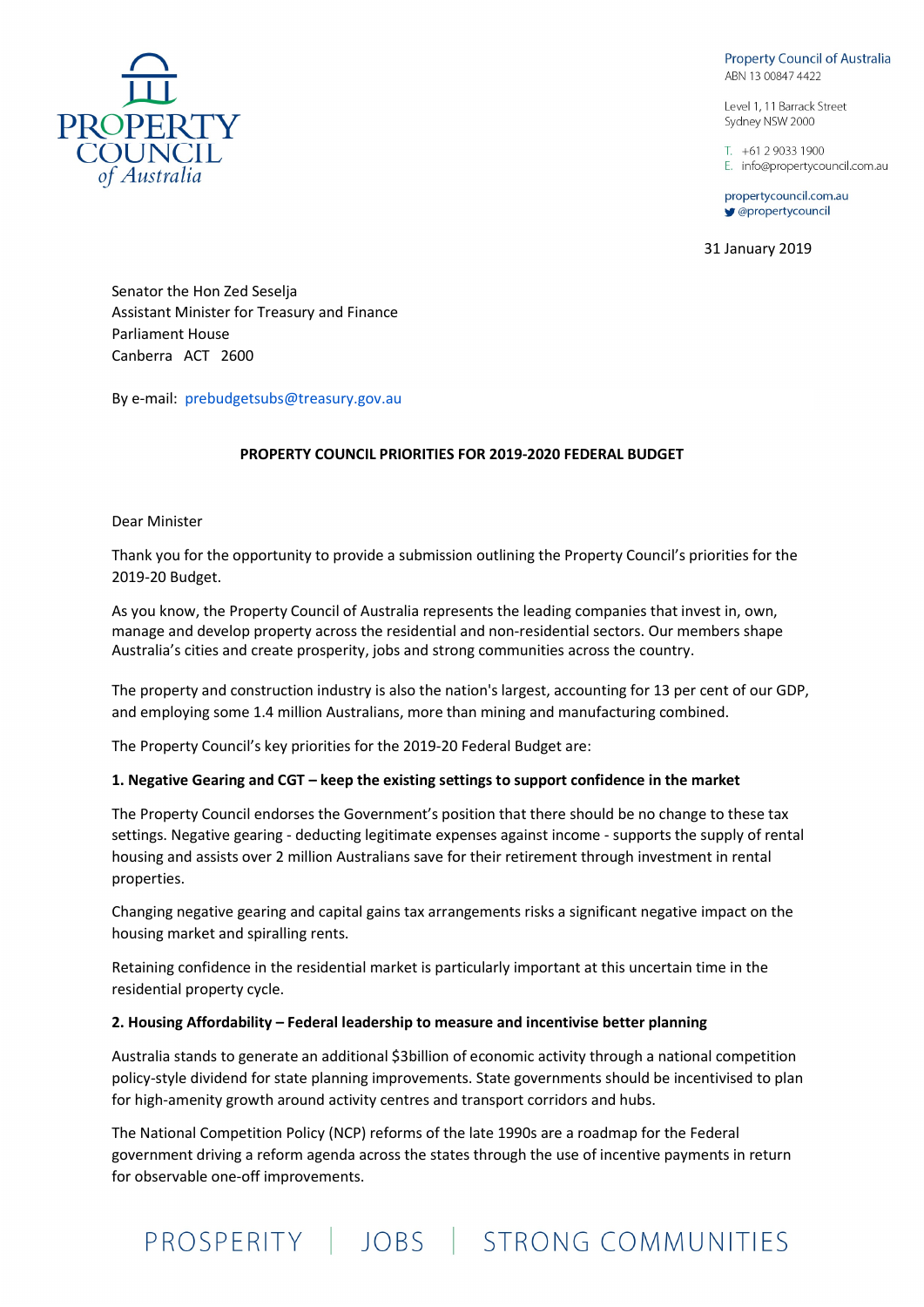The Property Council endorses the appointment of a Federal Minister for Housing to drive improvements in state and local planning and zoning, whose responsibilities would include the establishment of State planning reform metrics, from which States would then competitively bid for Federal funding incentives.

The Government should also revive the National Housing Supply Council to provide governments with a true evidence base for planning and land use decisions.

# 3. Build-to-Rent

Build-to-Rent is an established and successful housing option overseas that puts the customer at the heart of the rental experience. It is housing that is purpose-built for people renting, with longer-term tenure options and leases that are centrally and professionally managed.

Build-to-Rent also improves housing affordability through extra housing supply regardless of the cycle – new rental housing can be developed even when other housing construction is suppressed due to adverse economic conditions.

We welcome the fact that the Government has legislation before the Parliament that specifically enables Build-to-Rent housing to be included within a managed investment trust. The Federal Government can further enhance the development of the Build-to-rent sector by:

- 1. Championing the emergence of Build-to-Rent housing in Australia with a full review of the benefits to the community of this form of housing and other supportive changes needed, and an implementation task force with close involvement from state governments; and
- 2. Removing a barrier to investment in Build-to-Rent housing by adopting withholding tax rates that are consistent with other forms of institutional real estate.

# 4. A Positive National Population Plan and reviving the Asset Recycling Fund

We need a positive national approach to creating great cities within the context of a significant population growth. We advocate for a national population policy with a strong and stable immigration program to underpin our economy.

75% of Australian population growth occurs in Sydney, Melbourne, Brisbane and Perth and they generate the majority of our national wealth while at the same time, cities like Adelaide and Darwin are experiencing significantly lower levels of growth. A successful population and cities plan will be based on improving the liveability, prosperity and sustainability of our cities as their populations, diversity and density inevitably increase.

While the Government is considering ways to incentivise some new migrants to settle in lowerpopulation growth regions of Australia, even with such a program, the populations of our key cities will still grow strongly. Australia needs both an overt population policy and a system of policy settings geared for growth and change in our larger cities where most of Australia's population growth will still occur. The objective must be to create great Australian cities in the context of population growth.

### The 2019-20 Budget should:

1. Create a national population policy that

- Supports a strong migration program to underpin our economy
- Sets forward immigration numbers at stable levels to support certainty for planners and businesses
- Identifies the infrastructure, planning and governance our cities need to support their growth into great cities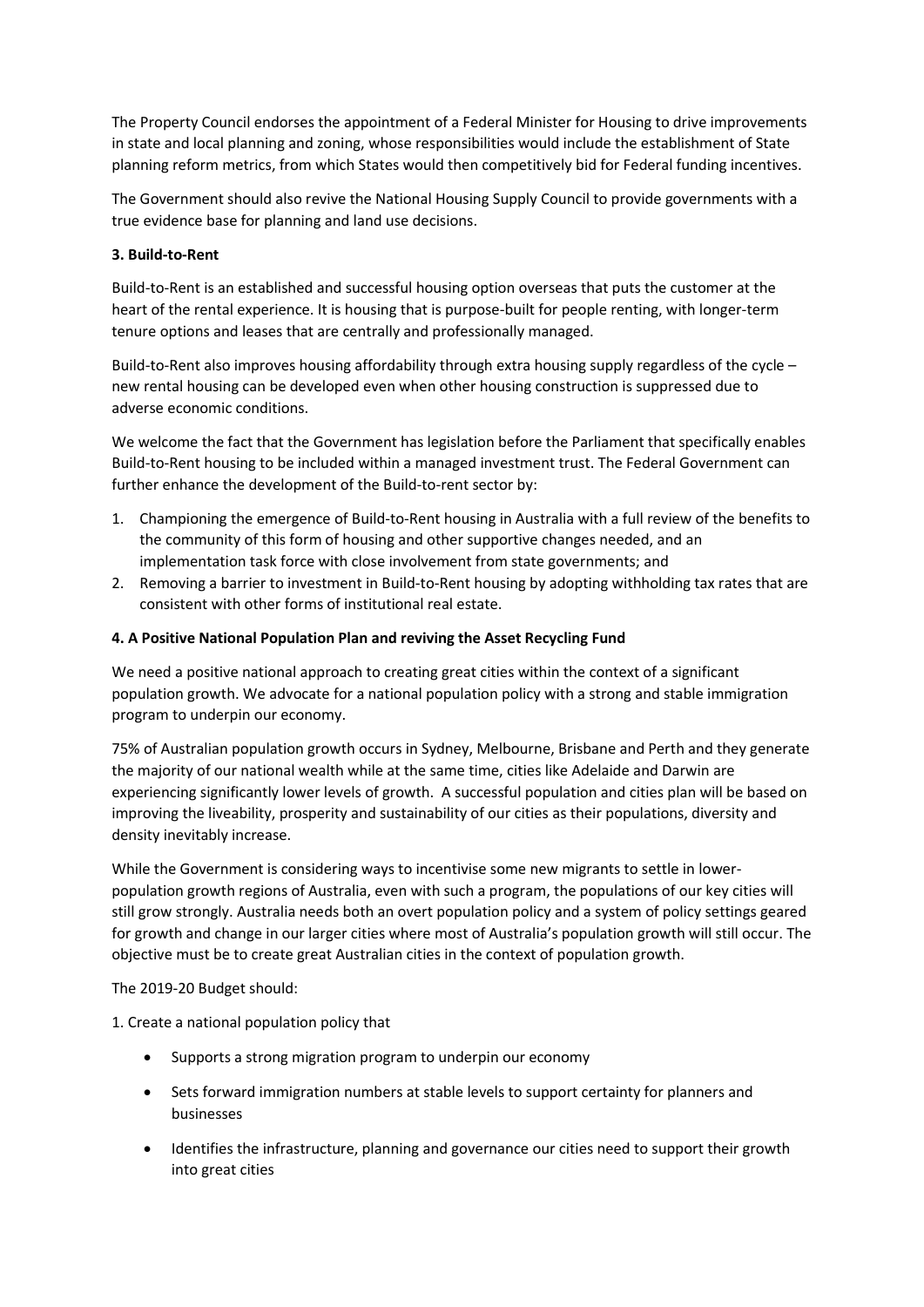- Identifies the economic development platforms that our smaller capital and regional cities need to prosper
- Creates clear datasets for policy makers

2. Implement the productivity-boosting reform agenda set out in the Productivity Commission's Shifting the Dial<sup>1</sup> report of 2017, including its planning, cities and infrastructure recommendations;

3. Boost federal infrastructure spending in projects assessed by Infrastructure Australia as being high priority; and,

4. Reinstate the highly successful asset recycling fund to incentivise the new state infrastructure our cities need.

# 5. City Deals – give them a turbo-boost

City Deals bring together all tiers of governments to deliver the much needed long-term, evidence-based planning and infrastructure shaping strategies, supported by investment from each level of government.

The Federal Government has wisely introduced the City Deals concept to Australia and it needs to be expanded and accelerated so that City Deals are anchored around investment in city shaping infrastructure, efficient land use and are delivered in all major capital cities.

The Federal Government must provide significant additional staffing resources to enable more City Deals to be pursued, including more than one 'big city' City Deal at a time. In addition to City Deals for smaller and regional cities, the Government should set a target of creating a City Deal for each of our larger, fast growing cities (which are accommodating 75% of Australia's population growth) within five years.

A Cities Advisory Board should be established to optimise land-use strategies around major infrastructure projects by:

- evaluating and advising on the selection and implementation of City Deals;
- collating data to evaluate the performance of cities in real time along with traditional cities performance indicators; and
- providing independent research and advice to all levels of governments on how the productivity and liveability of cities can be improved.

# 6. Energy and Emissions – market signals and a pathway to net zero emissions for buildings

Australia has committed to limit global warming to below 2°C and to pursue efforts to limit temperature increase to 1.5°C. This effectively means Australia is transitioning to a net zero emissions economy by about 2050.

The challenge is to make this transition with the least cost to the economy. Many of the least-cost emission reduction opportunities are to be found in the built environment, which accounts for 23% of Australia's total emissions.<sup>2</sup> Cost-effective action in Australia's buildings could deliver over \$20 billion in financial savings by 2030.

Our sector needs reliable, affordable and low emissions electricity. Our priority is a regulatory framework with market signals for long term emissions reduction, including a balance of supply and demand side initiatives to ensure reliable energy to bring down prices for businesses and households. Low-energy, high

-

<sup>&</sup>lt;sup>1</sup> Productivity Commission *Shifting the Dial: 5 year productivity review*, 2017

<sup>&</sup>lt;sup>2</sup> ClimateWorks for Australian Sustainable Built Environment Council (ASBEC), *Low Carbon, High Performance,* 2016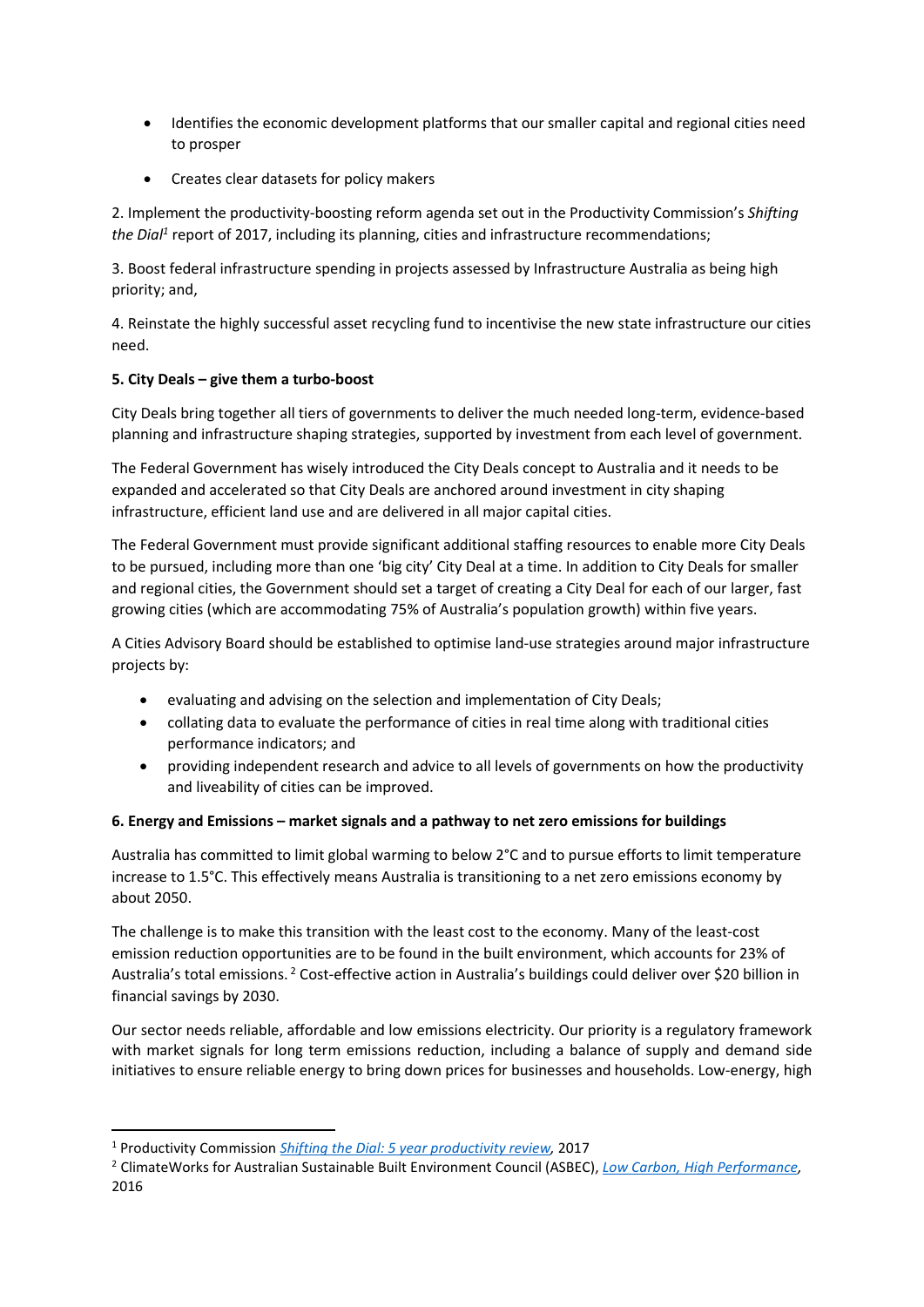performance buildings play a major role in limiting peak demand and reducing energy consumption. This can deliver lower bills and reduces the burden on the electricity grid.

Additional measures should include a national net zero buildings plan, including a clear trajectory of future upgrades to the National Construction Code, energy efficiency targets set in accordance with a clearly modelled trajectory, net energy targets and a clear set of rules and processes for implementation and expansion of the future scope of and targets in the Code, a nationwide energy efficiency scheme, accelerating distributed energy for buildings/precincts by reducing red tape and addressing the challenge of split incentives for building stakeholders.

# 7. Business Confidence, International Investment and a Strong Banking Sector

Over the past 50 years, Australia's cities have been heavily reliant on foreign investment flows to help Australians' finance construction of our homes, offices, retail centres, industrial sites, education precincts and health facilities. Foreign investment is also critical for the provision of the infrastructure that builds and connects our cities and regions.

The Property Council calls on the Government to ensure that the 2019-20 Budget Australia contains measures that will support a tax and regulatory framework that encourages foreign investment flows. As it stands, there are many ad hoc taxes on property at state and territory level.

The Property Council supports a strong governance framework for the banking and financial sector, within which every effort is made to optimise the flow of domestic credit for business and individual investment. With the Hayne Royal Commission due to be handed down this week, it is also important that the Government carefully considers the potential economic impacts of any actions it takes in response to its findings. While the Government clearly needs to take action to address issues uncovered by the Royal Commission, however it should not take actions which further restrict the supply of credit to the economy.

# 8. Stapled Structures – the Parliament should pass the Government's package

The Government's legislative package on stapled structures and managed investment trusts is currently before the Parliament as part of Treasury Laws Amendment (Making Sure Foreign Investors Pay Their Fair Share of Tax in Australia and Other Measures) Bill 2018.

This legislation has been subject to an extensive consultative process with industry and will provide greater certainty around the rules for institutional investment in real estate.

The Property Council supports passage of this legislation before the end of this Parliamentary term, notwithstanding our concerns with the withholding tax settings around Build-to-Rent housing.

### 9. Recognising the value of retirement living

-

The Government has shown leadership in recent budgets removing superannuation disincentives to downsizing.

For this budget, the Property Council notes that the My Aged Care website is focused on directing consumers to government funded services and does not provide support for people looking to understand broader options, like retirement living.

Research for the Property Council in 2014 revealed that retirement village residents saved government \$2.16 billion annually through delayed entry into aged care, less frequent and shorter hospital stays, fewer GP visits and savings through improved social wellbeing<sup>3</sup>.

<sup>&</sup>lt;sup>3</sup> Property Council of Australia, National overview of the retirement village sector, 2014